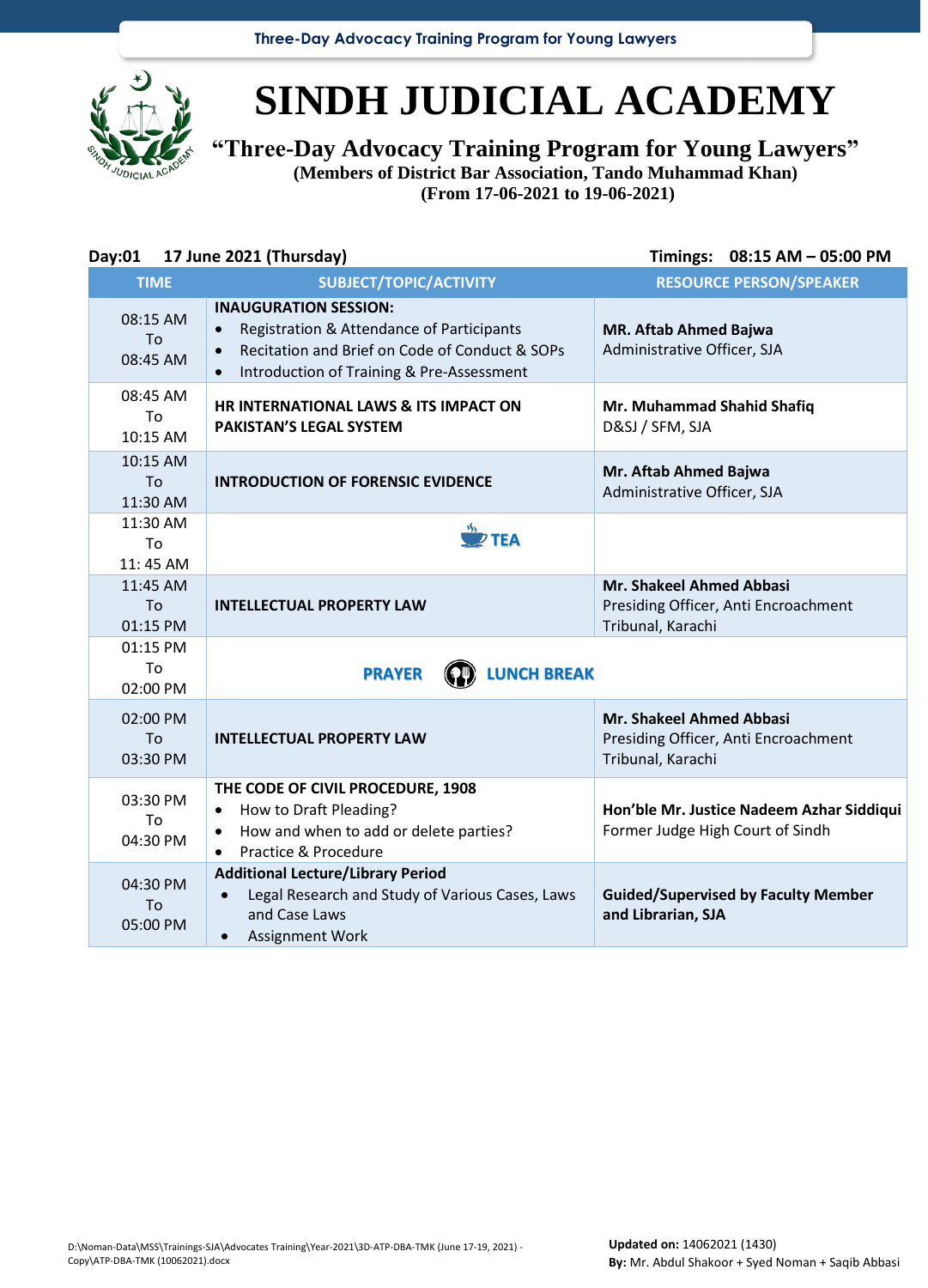**Three-Day Advocacy Training Program for Young Lawyers**



## **SINDH JUDICIAL ACADEMY**

**"Three-Day Advocacy Training Program for Young Lawyers"**

**(Members of District Bar Association, Tando Muhammad Khan) (From 17-06-2021 to 19-06-2021)**

| Day:02 18 June 2021 (Friday) |                                                                                                 | Timings: 08:30 AM - 05:00 PM                                                 |
|------------------------------|-------------------------------------------------------------------------------------------------|------------------------------------------------------------------------------|
| <b>TIME</b>                  | SUBJECT/TOPIC/ACTIVITY                                                                          | <b>RESOURCE PERSON/SPEAKER</b>                                               |
| 08:30 AM<br>To<br>10:00 AM   | <b>SERVICE LAWS</b>                                                                             | Mr. Naeem Iqbal<br>Advocate, Supreme Court of Pakistan                       |
| 10:00 AM<br>To<br>11:30 AM   | <b>LABOUR LAWS</b>                                                                              | Mr. Naeem Iqbal<br>Advocate, Supreme Court of Pakistan                       |
| 11:30 AM<br>Tο<br>$11:45$ AM | $\overline{\mathscr{D}}$ TEA                                                                    |                                                                              |
| 11:45 AM<br>Τo<br>01:15 PM   | <b>SESSION TRIAL</b><br><b>Procedure and Practices</b>                                          | Hon'ble Mr. Justice Hassan Feroz<br>Former Judge, High Court of Sindh        |
| 01:15 PM<br>To<br>02:00 PM   | <b>LUNCH BREAK</b><br><b>PRAYER</b>                                                             |                                                                              |
| $02:00$ PM<br>Τo<br>03:30 PM | <b>INTRODUCTION OF LAND REVENUE LAW</b><br>Relevant laws<br>$\bullet$<br>Case Laws<br>$\bullet$ | Hon'ble Mr. Justice Syed Ali Aslam Jafri<br>Former Judge High Court of Sindh |
| 03:30 PM<br>To<br>05:00 PM   | <b>CYBER CRIME LAW</b>                                                                          | <b>Mr. Wasee Haider</b><br>Additional Director, FIA Cyber Crime              |